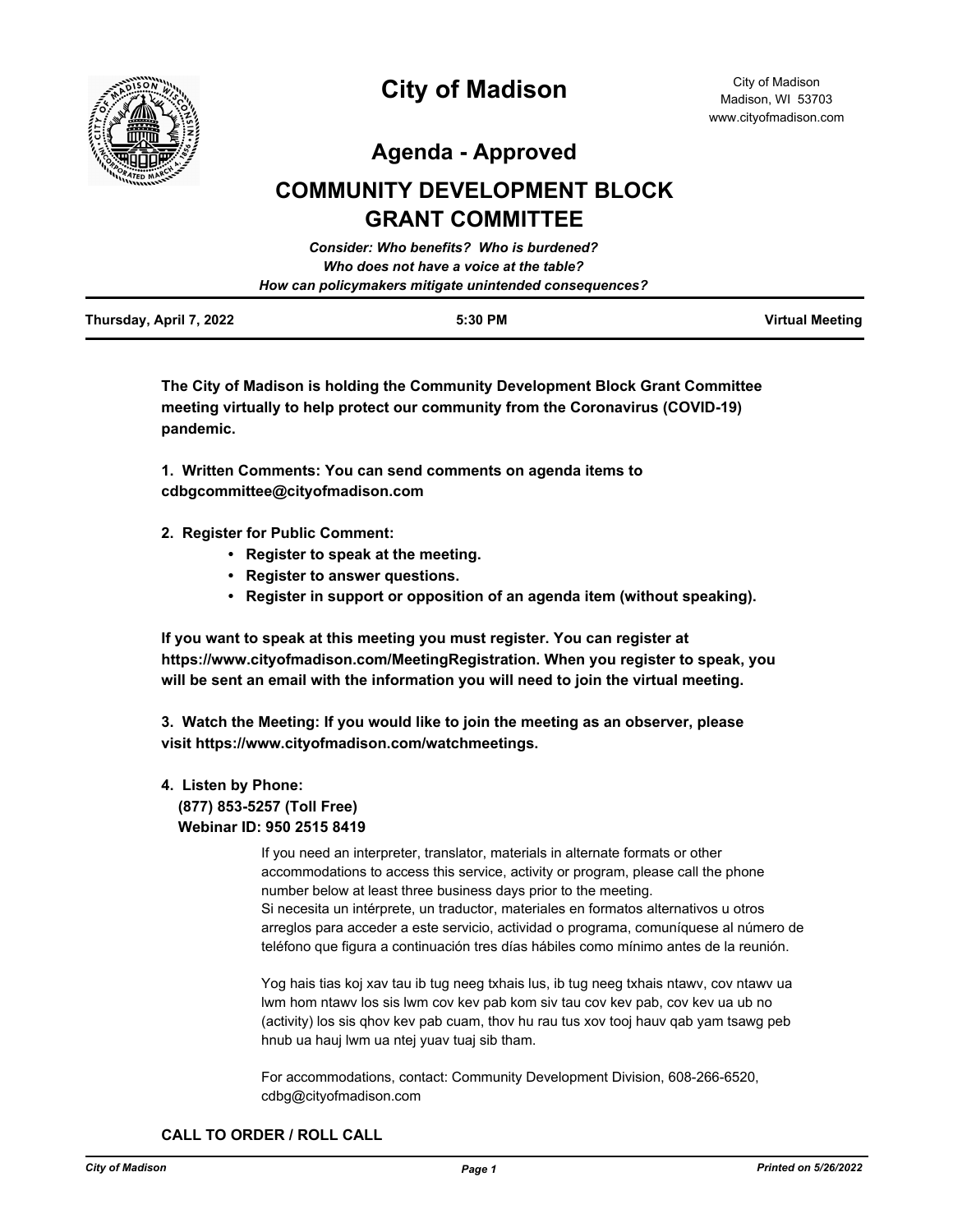#### **APPROVAL OF MINUTES**

February 3, 2022: http://madison.legistar.com/Calendar.aspx

#### **PUBLIC COMMENT**

**1. [70303](http://madison.legistar.com/gateway.aspx?m=l&id=/matter.aspx?key=81385)** Public Comment

#### **DISCLOSURES AND RECUSALS**

Members of the body should make any required disclosures or recusals under the City's Ethics Code.

### **ACTION ITEMS**

**2. [70208](http://madison.legistar.com/gateway.aspx?m=l&id=/matter.aspx?key=81330)** SUBSTITUTE: Authorizing the Mayor and City Clerk to execute contract amendments with specific Dane County Continuum of Care (CoC) agencies to provide services using \$125,000 in previously allocated but unspent ESG-CV funds within Dane CoC. BY TITLE ONLY: Authorizing the City of Madison, onbehalf of the Dane County Continuum of Care (CoC), to accept an additional ESG-CV allocation award of up to \$245,963 from the State of Wisconsin Department of Administration; authorizing the Mayor and City Clerk to execute contract amendments with specific Dane County CoC agencies to provide services using the additional ESG-CV funds and up to \$125,000 in previously allocated, but unspent, funds within Dane CoC; and amending the Community Development Division's 2022 Adopted Operating Budget to reflect receipt of the additional funds and commensurate expenditures.

*Attachments:* [Accepting ESG-CV Award 70208 v1.pdf](http://madison.legistar.com/gateway.aspx?M=F&ID=6181b987-5c73-4f71-92b2-ad94ef17f0e5.pdf)

- **3. [70211](http://madison.legistar.com/gateway.aspx?m=l&id=/matter.aspx?key=81333)** Authorizing the Mayor and City Clerk to execute contract amendments with specific Dane CoC agencies to extend contract terms through June 30, 2022 and September 30, 2022.
- **4. [70216](http://madison.legistar.com/gateway.aspx?m=l&id=/matter.aspx?key=81338)** Authorizing the Mayor and City Clerk to amend the 2021-22 EHH contracts with The Road Home Dane County and Salvation Army of Dane County to add a total of \$51,975 of State EHH funds reallocated from Shelter from the Storm Ministry's Rapid Rehousing project
- **5. [70582](http://madison.legistar.com/gateway.aspx?m=l&id=/matter.aspx?key=82613)** Approving the selection of the property located at 1902 Bartillon Drive as the site for a permanent shelter facility serving men experiencing homelessness, authorizing the City's Engineering Division to undertake a competitive process to select an entity to provide architectural and engineering design services, subject to Common Council approval, and authorizing the City's Community Development Division to undertake a similar effort to select an operator for the facility, again, subject to Council approval.

*Attachments:* [220419 Common Council Registrants Report.pdf](http://madison.legistar.com/gateway.aspx?M=F&ID=b7004d03-fa2e-447d-8328-9b8c0f9e2a17.pdf)